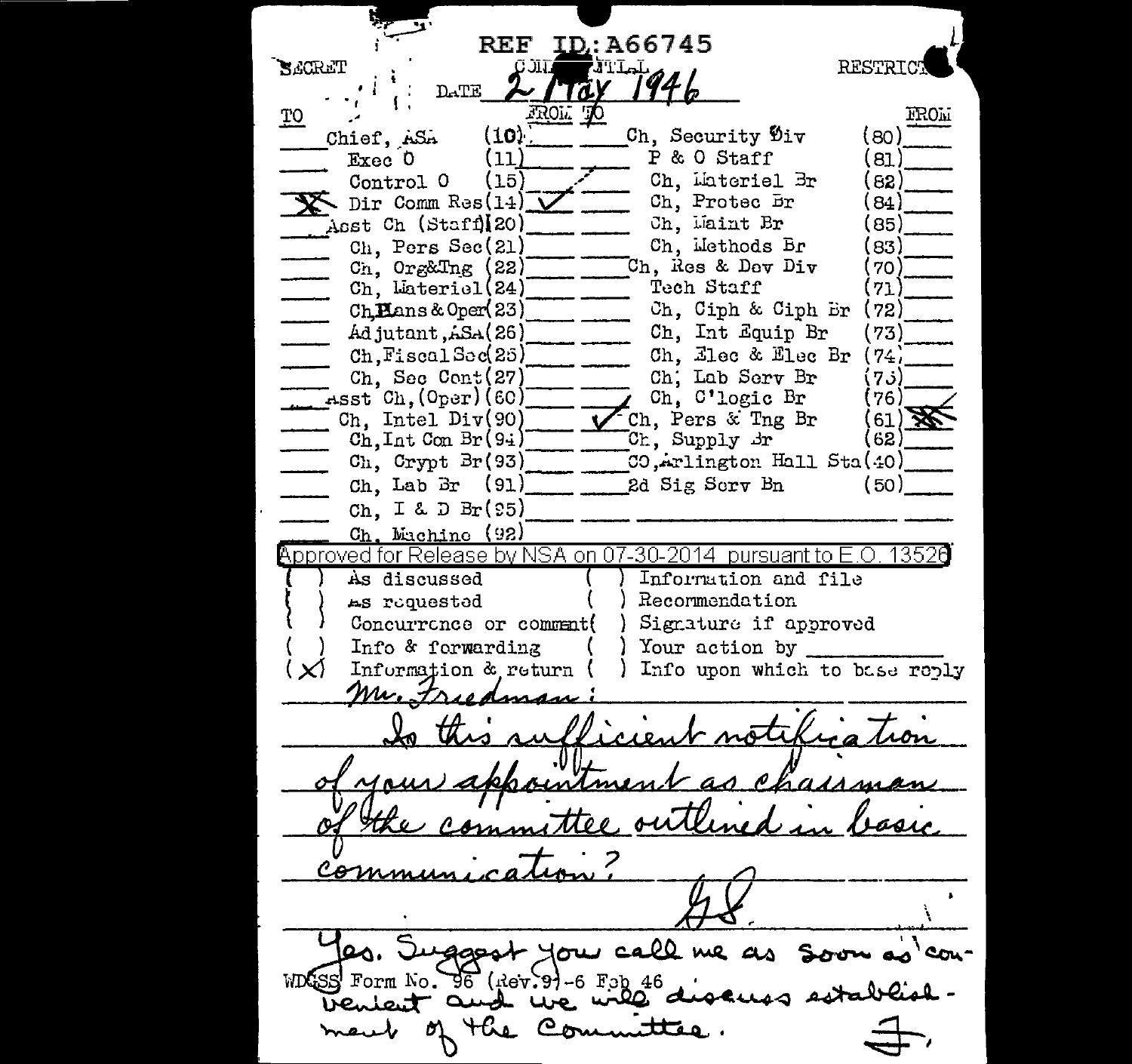## **REF ID: A66745**

Fricann  $\sqrt{\frac{6}{3}}$  comment  $6k$ . Vernelat : All can attend. Room 117 was reserved for Friday, may 17